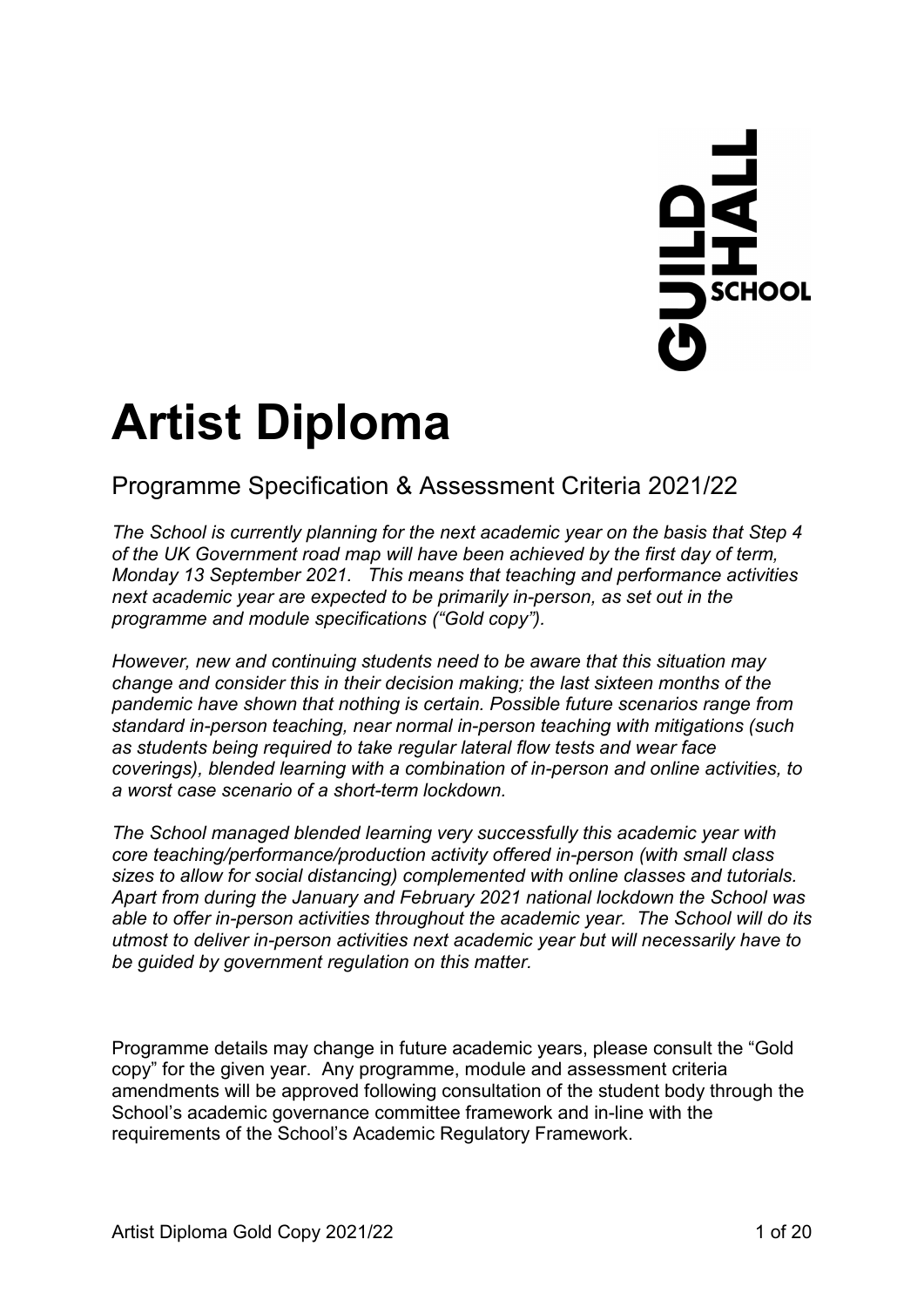# **Contents**

| 13.4 % split teaching contact hours/self-directed practice & study  8 |  |
|-----------------------------------------------------------------------|--|
| 14. Teaching & Learning Methodology & Assessment Strategy 8           |  |
|                                                                       |  |
|                                                                       |  |
|                                                                       |  |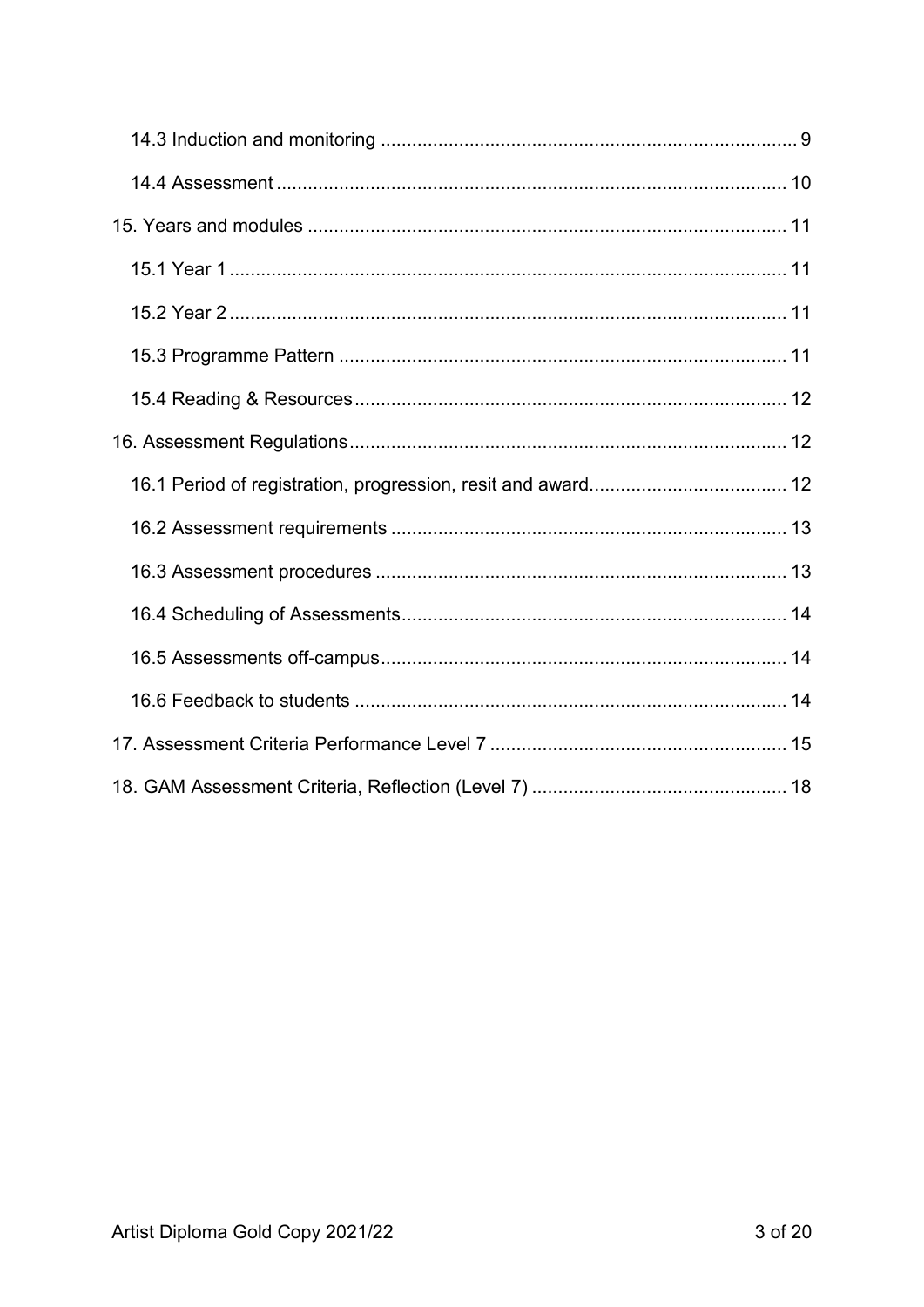# <span id="page-3-0"></span>**1. Programme Title**

Artist Diploma

# <span id="page-3-1"></span>**2. Programme Accreditation**

n/a

# <span id="page-3-2"></span>**3. Final qualification title and level of award**

ArtDip, level 7

# <span id="page-3-3"></span>**4. Exit awards**

n/a

# <span id="page-3-4"></span>**5. Relevant QAA subject benchmarking group(s)**

n/a

# <span id="page-3-5"></span>**6. SITS code**

PARTDIPL

# <span id="page-3-6"></span>**7. Approved for the year of study**

2021/22

# <span id="page-3-7"></span>**8. Programme Leader**

Head of Music Programmes

# <span id="page-3-8"></span>**9. Pathway Leader**

Heads of Departments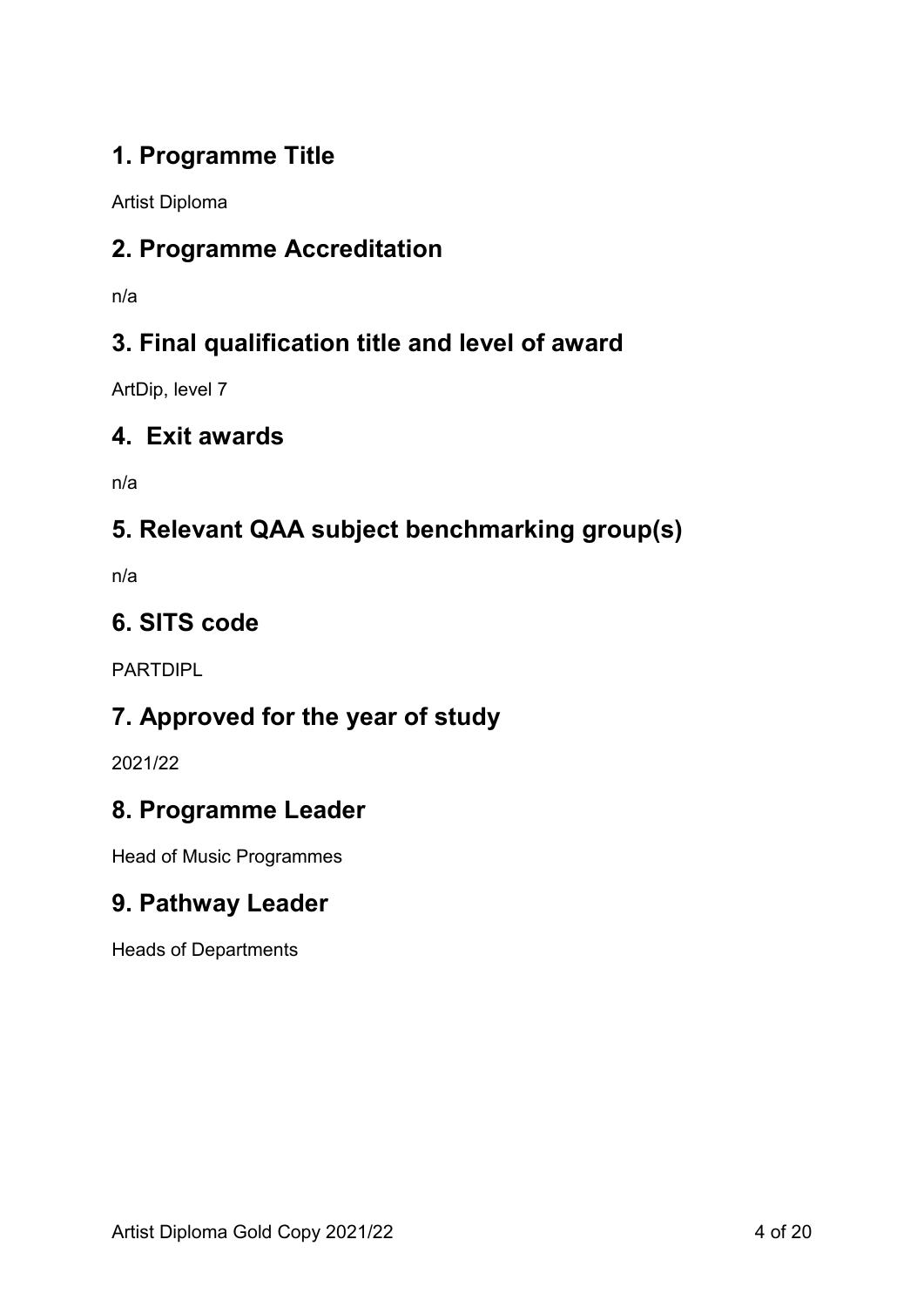# <span id="page-4-0"></span>**10. Aims of the Programme**

This programme aims to:

- Provide specialised musical guidance to highly skilled performers for developing their musical artistry.
- Support the students in extending and refining core and specialised repertoire as the basis for their immediate professional future.
- Provide practical training in skills immediately relevant to each student's specialization.
- Provide the students with learning and peer environments that enable them to further recognise and nurture their strengths.
- Assist the students to further their careers with the high standards of preparation, and with guiding towards professional contacts and opportunities.
- Afford the students, in their artistic and professional learning and development trajectories, the right level of individual flexibility and responsiveness, including recognising the needs for exceptional levels of individual practice and/or production times, and for periods of musical activities outside the **School**

# <span id="page-4-1"></span>**11. Criteria for admission to the Programme**

# <span id="page-4-2"></span>**11.1 Selection Process**

Admission is for studying in one of the following performance specialisations: Instrumental (string, keyboard, WBP), Vocal, Opera (for both singers and repetiteurs), Jazz and HP. WBP and String students coming from an orchestral Masters programme are also likely candidates if at the right level.

The selection process is the following:

- 1) Principal Study audition, or submission of a live recording (e.g. for students from abroad)
- 2) Evaluation of the candidate's artistic Curriculum Vitae, complemented by an informal interview with the Head of Department (e.g. phone interview for students from abroad), if necessary (e.g. clarifying CV details, considering artistic and professional aims).

Offers are discussed and approved by the Artist Diploma Admission Board that includes the Director of Music, the Head of Music Programmes, the Head of Advanced Instrumental Studies and the Heads of relevant PS Departments.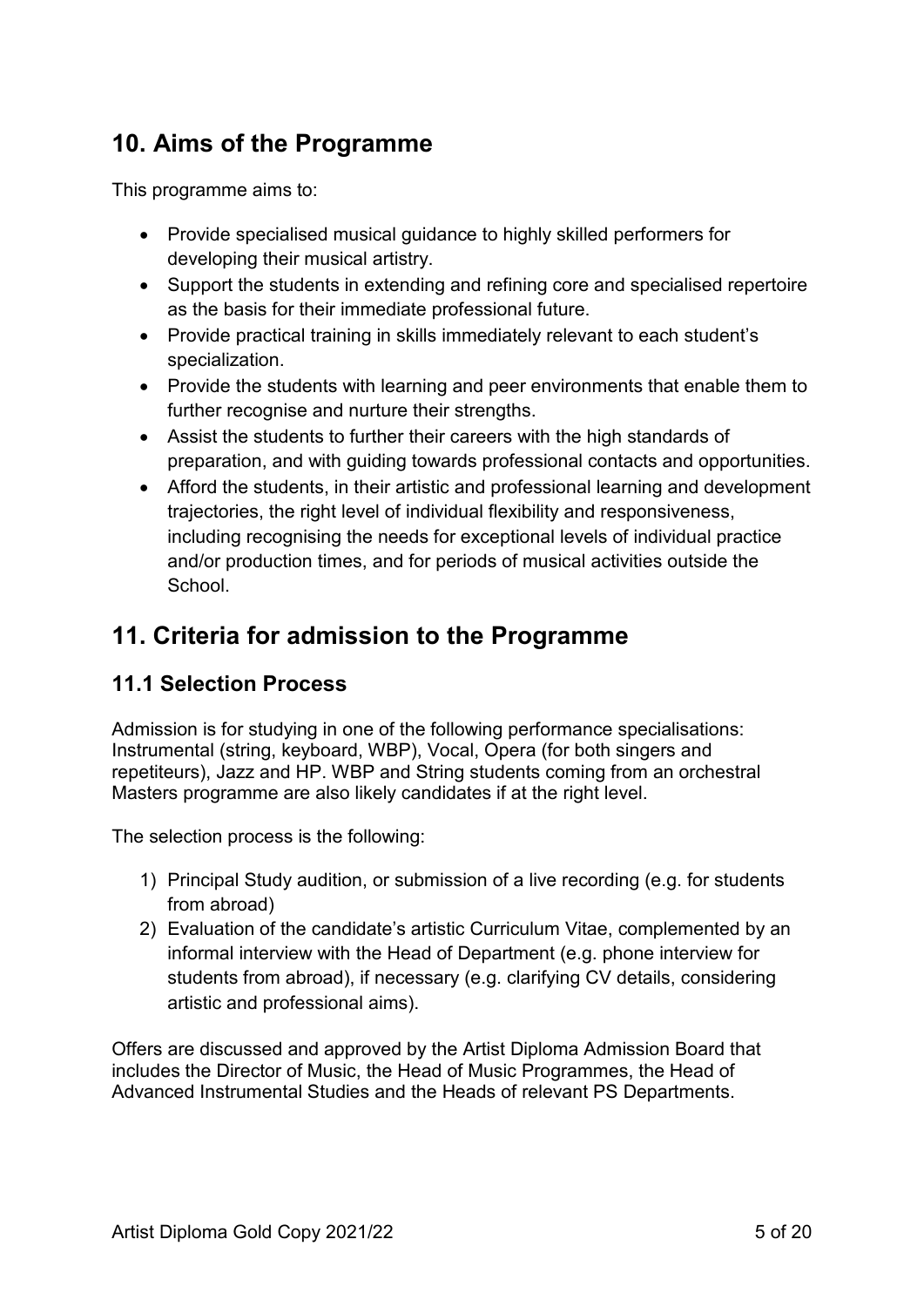# <span id="page-5-0"></span>**11.2 Standard entry requirements:**

**11.2a Principal Study:** The candidates' PS level needs to be comparable to the School's distinction standard at Master's level, and show potential for further development.

The candidate's artistic and professional CV needs to show a high level of activities both in the nature and prestige of the experiences, and possibly evidence of future planning.

Entry is competitive and in practice candidates would normally need to demonstrate higher achievement than the minimum.

**11.2b Academic requirements:** The minimum academic qualification for entry is a national or internationally equivalent Masters degree.

**11.2c English Language requirements:** Non-native English speakers will normally be required to have achieved, by the beginning of their first term, a minimum of 5.5 in each component of the IELTS Academic English test, or equivalent.

In appropriate circumstances, the external examination may be replaced by the School's internal language test. The School reserves the right to require students to attend a non-credited class in the English language.

# <span id="page-5-1"></span>**11.3 Non-standard entry procedure**

For students successful in PS and CV, but that don't meet the academic qualifications entry criteria by the beginning of the Academic Year, the Artist Diploma Admission Board might make recommendations to the School's Academic Board after evaluation of the following:

- Evidence of formal studies and qualifications prior to coming to the School, provided by the student.
- Evidence of experiential learning at and adequate artistic and professional level prior to coming to the School, provided by the student.

# <span id="page-5-2"></span>**11.4 Advanced Standing**

The Programme is two full-time years, open to advance standing (direct entry to the second year) if students possess the required level at admission process, both in performance standards and in artistic and professional caliber. Applicants wishing to be considered for advanced standing must make their request, and have it approved, by 15 July prior to enrolment (and prior to the issue of the CAS for Tier 4 students).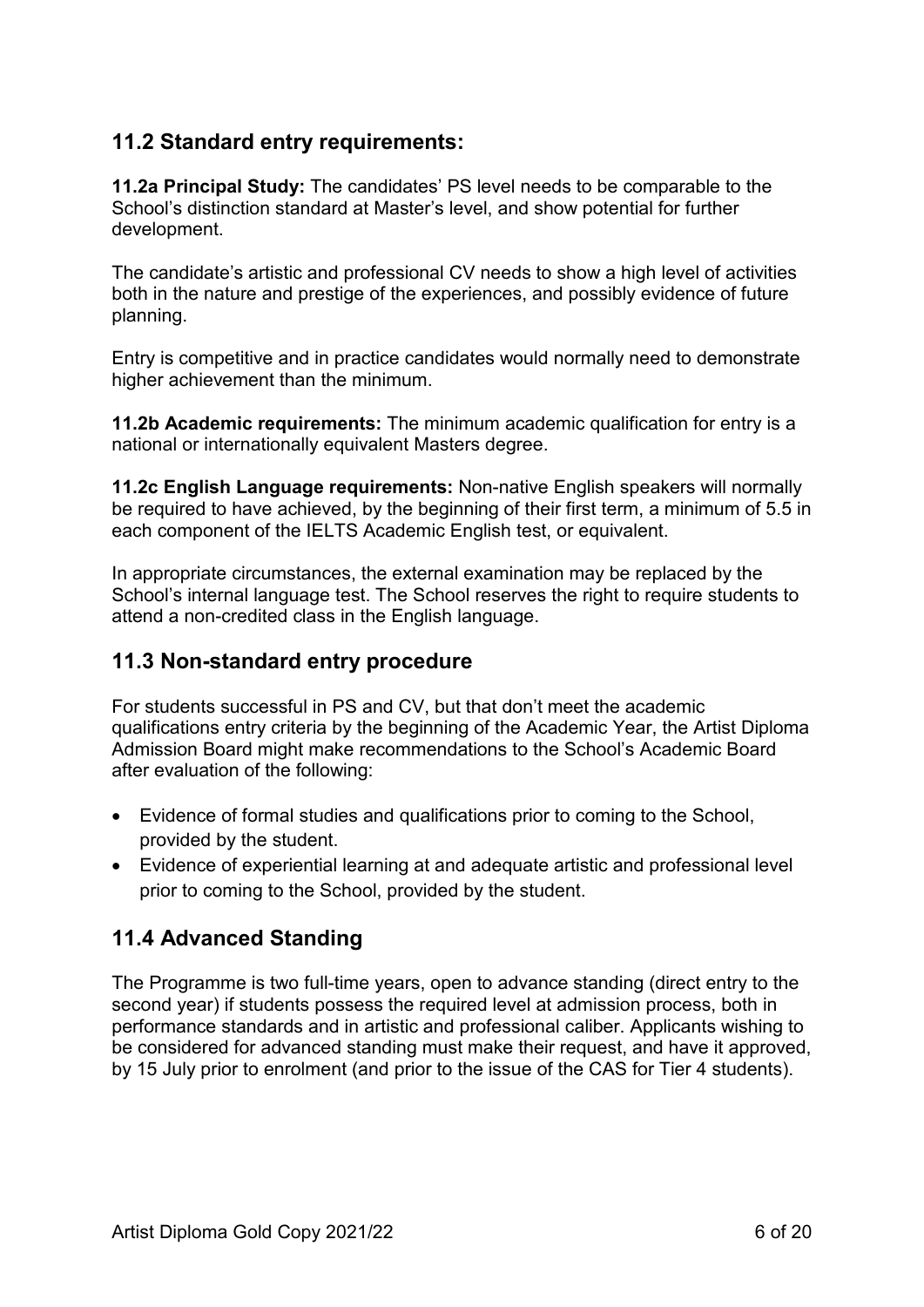# <span id="page-6-0"></span>**12. Programme outcomes:**

\* Indicates transferable skill, in square brackets an indicative link to assessment criteria

#### **A. Technique and knowledge**

On successful completion of this programme the students will be able to demonstrate:

A1---Highly developed artistry in their performance specialisation and its related skills. ['Performance' a)]

A2---A set of pieces that represent the basis for immediate professional engagements. ['Performance' b)]

A3---Mental, emotional and physical abilities for performance.\* ['Performance' a)] A4---Evaluation of performance through both cognitive and intellectual means.\* ['Performance' b)]

A5---A specialised music performance field and the skills that sustain its successful professional pursuit. ['Reflection' a) & b)]

#### **B. Performance and/or creative output**

On successful completion of this programme, the student will be able to demonstrate knowledge and understanding of:

B1---The repertoire related to their specialisms and appropriate to their own artistic and professional identities. ['Reflection' c)]

B2---The scope of their creative role in performance. ['Performance' c)] B3---Principles and strategies for programming/contributing to a successful

musical event.**\*** ['Reflection' c)]

#### **C. Communication and artistic values**

On successful completion of this programme the student will be able to demonstrate:

C1---Confidence and conviction in presenting their own independent artistry and professionality. ['Performance' d) & e); 'Reflection' d) & e)]

C2---Ability to implement artistic and professional progress independently. ['Reflection' d)]

C3---Ability to interface successfully with the profession.**\*** ['Performance' d) & e); 'Reflection' d) & e)]

C4---Independence of mind.**\*** ['Reflection' d) & e)]

C5---Rigorous attention to detail.**\*** ['Performance' d) & e); 'Reflection' d) & e)]

C6---Motivation and self-discipline in the pursuit of an aim.**\*** ['Performance' d) & e); 'Reflection' d) & e)]

C7---Self-reliance beyond the concert platform.**\*** ['Reflection' d) & e)]

#### **D. Professional protocols**

On successful completion of this programme, the student will have knowledge and understanding of:

D1---Professional standards of reliability and consistency of quality.**\***

['Performance' and 'Reflection' f)]

D2---Professional standards of behavior.**\*** ['Performance' and 'Reflection' f)]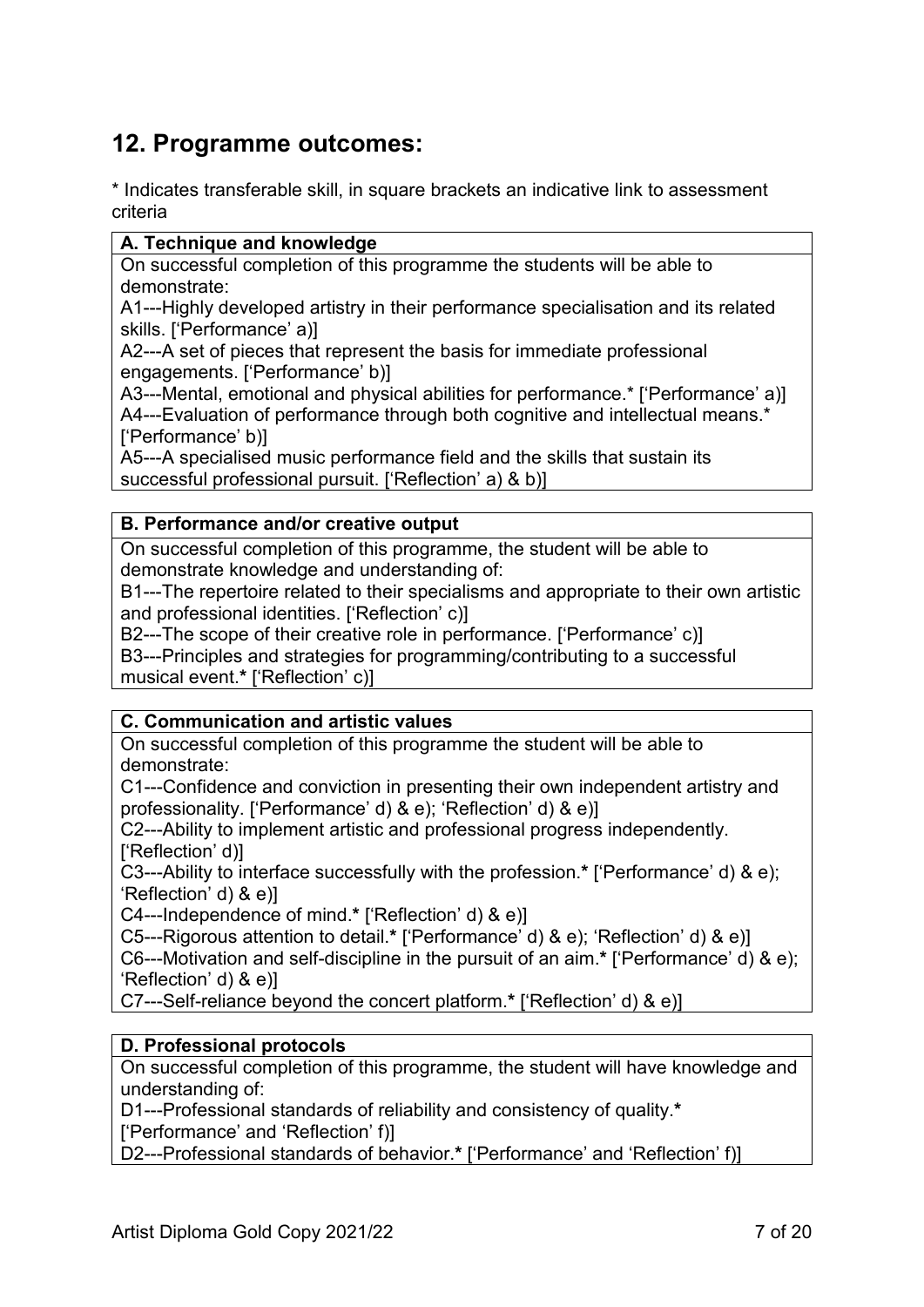#### **D. Professional protocols**

D3---Demonstration of professional approach to current practices and future planning. ['Performance' and 'Reflection' f)]

# <span id="page-7-0"></span>**13. Programme Structure:**

# <span id="page-7-1"></span>**13.1 Programme Duration (years)**

Two

# <span id="page-7-2"></span>**13.2 Mode of Delivery (full/part-time/other)**

Full-Time only

# <span id="page-7-3"></span>**13.3 Total student learning hours**

1200 each year

# <span id="page-7-4"></span>**13.4 % split teaching contact hours/self-directed practice & study**

10% Contact Hours instrumental Studies, Jazz and HP

12% Contact Hours Vocal Studies,

33% to 58% Contact Hours in Opera Studies

# <span id="page-7-5"></span>**14. Teaching & Learning Methodology & Assessment Strategy**

# <span id="page-7-6"></span>**14.1 General approach**

The Programme is for advanced students with exceptional individual aptitude in the specialism applied for and represents, in artistic and professional breadth and demands, progression from the School's Guildhall Artist Master's Programme.

The contact time is as structured or flexible as required by the specialisation and by the artistic and professional needs and ambitions of each student. The students are proactive with their PS departments in shaping and planning their overall learning arrangements. Students can also opt or be required to be part of ensemble, orchestral or operatic projects.

The Programme Design has been informed by reference to the FHEQ guidelines (2014).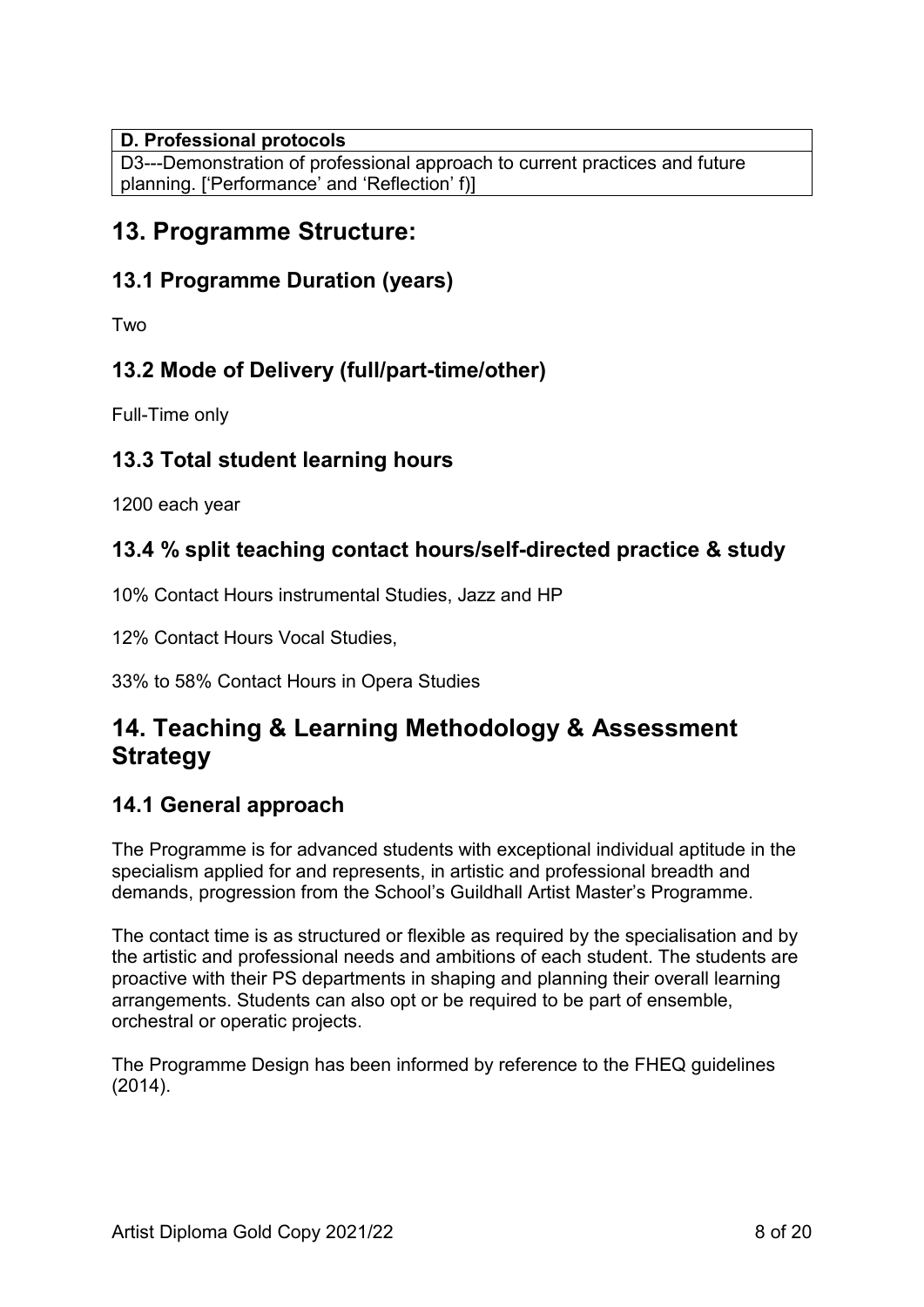# <span id="page-8-0"></span>**14.2 Teaching and Learning**

Teaching provision varies considerably for those pursuing the different specialisations.

For example, for the instrumental and vocal specialisations contact time needs to be highly selective and reduced, for opera it has to take into consideration theatrical skills and collective rehearsal schedules. Jazz and HP normally have a considerable number of ensemble activities alongside individual lessons.

A) The overall contact time per year for Instrumental and Voice specialisms (including Jazz and HP) follows broadly this structure:

- PS lessons: 45 hours (for voice PS this includes individual lessons plus coaching)
- PS coaching and classes, masterclasses, platforms, performance projects, collaborative project (chamber music, orchestra, ensembles): access to a minimum of 75 (instrumentalists) -105 (voice) hours per year

In total, an average of up to 4-5 hours a week (over 30 teaching weeks) of contact time.

B) The contact time per year for the opera specialism is as follows:

- PS lessons and coaching: 60 hours, including a dedicated "repetiteur class" for repetiteurs.
- Rehearsals and performances in opera scenes and/or fully staged operas (according to departmental plans, and individual roles): 300 – 600 hours
- Classes in Movement, Drama, Makeup: 40 hours

In total, an average of 13-23 hours a week (over 30 teaching weeks) of contact time.

For both A) and B) there is also, once a term, PS Mentoring (HoD, Deputy HoD or senior PS departmental staff).

Learning is of course dependent upon a combination of teaching time and individual practice. Individual practice is fundamentally dependent on individuals and on PS specialisations, but roughly 25/30 hours per week is expected, including preparation away from the instrument (e.g. mental practice, analysis and study of scores and parts).

# <span id="page-8-1"></span>**14.3 Induction and monitoring**

In each year, students are enrolled and have a general group induction meeting with the Head of Programme. Follow-up individual meetings with the HoP take place in term 1 and term 3 of each year.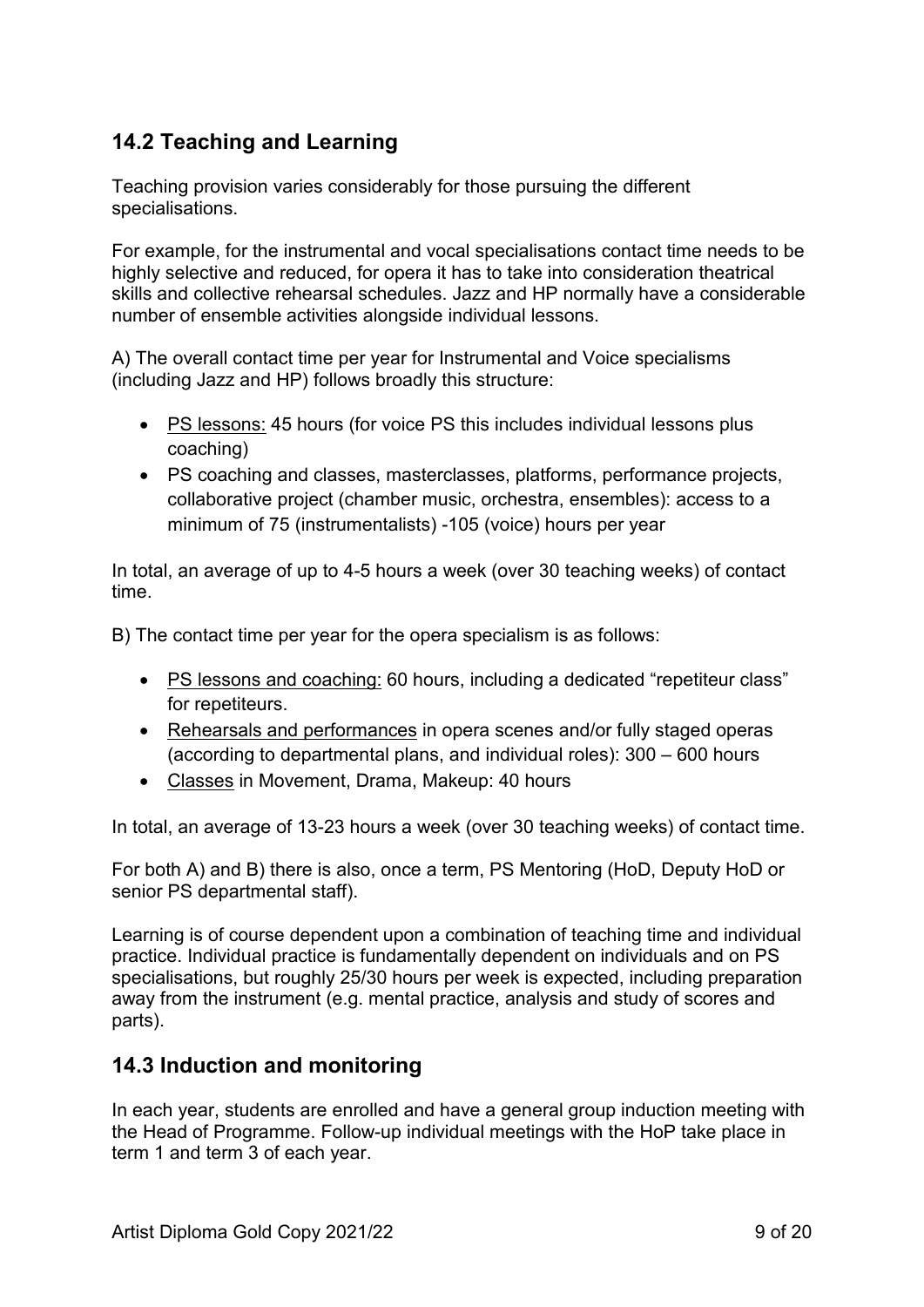# <span id="page-9-0"></span>**14.4 Assessment**

Assessment consists of the following:

#### **14.4a Year 1**

1) Performance A: at the end of the first year. The length is normally 45 minutes (Instrumental/Vocal/Jazz/HP) or variable (Opera). Repetiteurs' Assessment A is 45 minutes normally split between a coaching session and an audition (50/50).

2) Portfolio A: log of artistic and professional activities during ArtDip year 1, both in and outside the School.

3) Viva Voce A: on artistic and professional progress, including activities both inside and outside the School.

#### **14.4b Year 2**

4) Performance B: at the end of the second year. The length is normally 80 minutes of music (Instrumental strings and piano), or 50-80 minutes of music (Instrumental WBP, Vocal, Jazz, HP), or variable (Opera). Repetiteurs' assessment is normally 50- 80 minutes split between a coaching session and an audition (50/50). The inclusion of a short interval is at the student's choice, according to the demands of the repertoire and duration of the programme.

5) Portfolio B: log of artistic and professional activities during ArtDip year 2, both in and outside the School.

6) Viva Voce: on artistic and professional progress, including activities both inside and outside the School.

In general, performance assessment requirements are driven by the individual students' artistic and professional aims, by the practices of the profession, by the ArtDip Programme parameters and the performance programming and scheduling of the School (e.g. for Opera). Programme content for both Performances A and B must be approved by the PS Departments.

Students receive also formative assessment in the form of continual feedback from PS professors, senior PS staff (e.g. in platforms), coaches, conductors and production directors, as appropriate.

Advanced Standing students are only assessed on year 2 components (14.4a and b)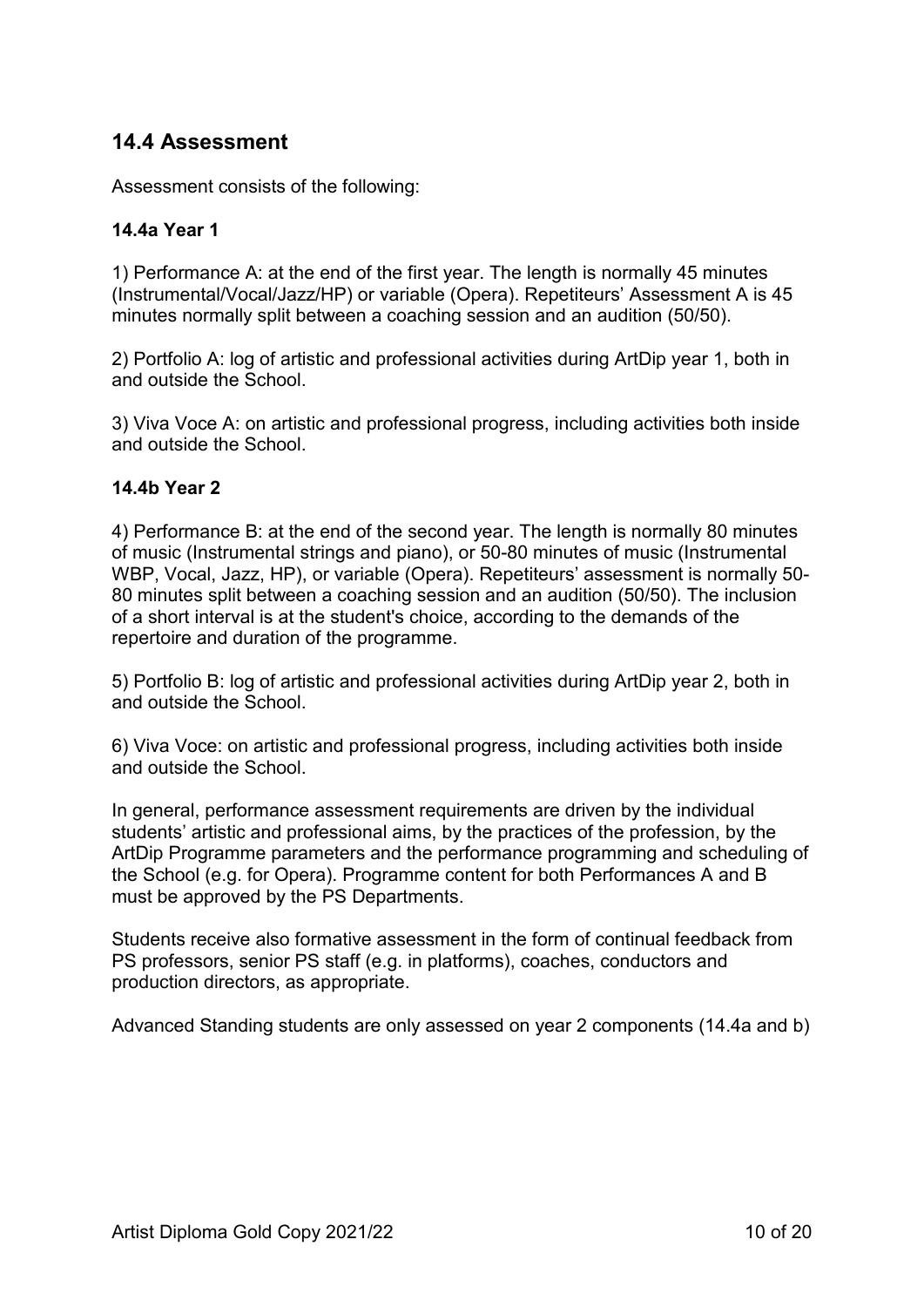# <span id="page-10-0"></span>**15. Years and modules**

Please note that there are no separate modules for this programme.

# <span id="page-10-1"></span>**15.1 Year 1**

| Core modules: students must take & pass all of the following: |                |       |  |  |  |
|---------------------------------------------------------------|----------------|-------|--|--|--|
| Title                                                         | <b>Credits</b> | Level |  |  |  |
| Artist Diploma                                                | 120            |       |  |  |  |
| <b>TOTAL</b>                                                  | 120            |       |  |  |  |

#### <span id="page-10-2"></span>**15.2 Year 2**

| Core modules: students must take & pass all of the following: |         |       |  |  |
|---------------------------------------------------------------|---------|-------|--|--|
| Title                                                         | Credits | Level |  |  |
| Artist Diploma                                                | 120     |       |  |  |
| <b>TOTAL</b>                                                  | 120     |       |  |  |

# <span id="page-10-3"></span>**15.3 Programme Pattern**

| <b>Programme Pattern</b>                         |                          |      |           |                                     |  |  |
|--------------------------------------------------|--------------------------|------|-----------|-------------------------------------|--|--|
| a) Scheduled Teaching & Learning hours           |                          |      |           |                                     |  |  |
| <b>Contact Hours</b>                             |                          |      |           |                                     |  |  |
| KIS Type                                         |                          |      |           |                                     |  |  |
| One-to-one class/tutorial                        |                          |      |           | 45 (Instrumental, Voice, Jazz, HP); |  |  |
|                                                  | 60 (Opera)               |      |           |                                     |  |  |
| Practical classes/workshops                      | 30 (Instrumental, Voice) |      |           |                                     |  |  |
| Supervised time:                                 |                          |      |           | 45 (Instrumental, Jazz, HP)-65      |  |  |
| Studio/workshop/productions/rehearsals           | (Voice); 300-600 (Opera) |      |           |                                     |  |  |
| b) Assessment                                    |                          |      |           |                                     |  |  |
| <b>KIS Assessment Component</b>                  | <b>KIS</b>               | $\%$ |           | % Pass Mark                         |  |  |
|                                                  | code                     |      | Weighting |                                     |  |  |
|                                                  |                          |      |           |                                     |  |  |
| Year 1                                           |                          |      |           |                                     |  |  |
| Performance A                                    | <b>KPE</b>               | 100  |           | 50                                  |  |  |
| Portfolio A                                      | <b>KCW</b>               | n/a  |           | Pass/fail                           |  |  |
| Viva Voce A                                      | <b>KPE</b>               | n/a  |           | Pass/fail                           |  |  |
|                                                  |                          |      |           |                                     |  |  |
| Year <sub>2</sub>                                |                          |      |           |                                     |  |  |
| Performance B                                    | <b>KPE</b>               | 100  |           | 50                                  |  |  |
| Portfolio B                                      | <b>KCW</b>               | n/a  |           | Pass/fail                           |  |  |
| Viva Voce B                                      | <b>KPE</b>               | n/a  |           | Pass/fail                           |  |  |
| c) Independent Study hours                       |                          |      |           | <b>Notional Hours</b>               |  |  |
| Personal practice/study                          |                          |      |           | 500-1050                            |  |  |
| d) Total student learning hours per year<br>1200 |                          |      |           |                                     |  |  |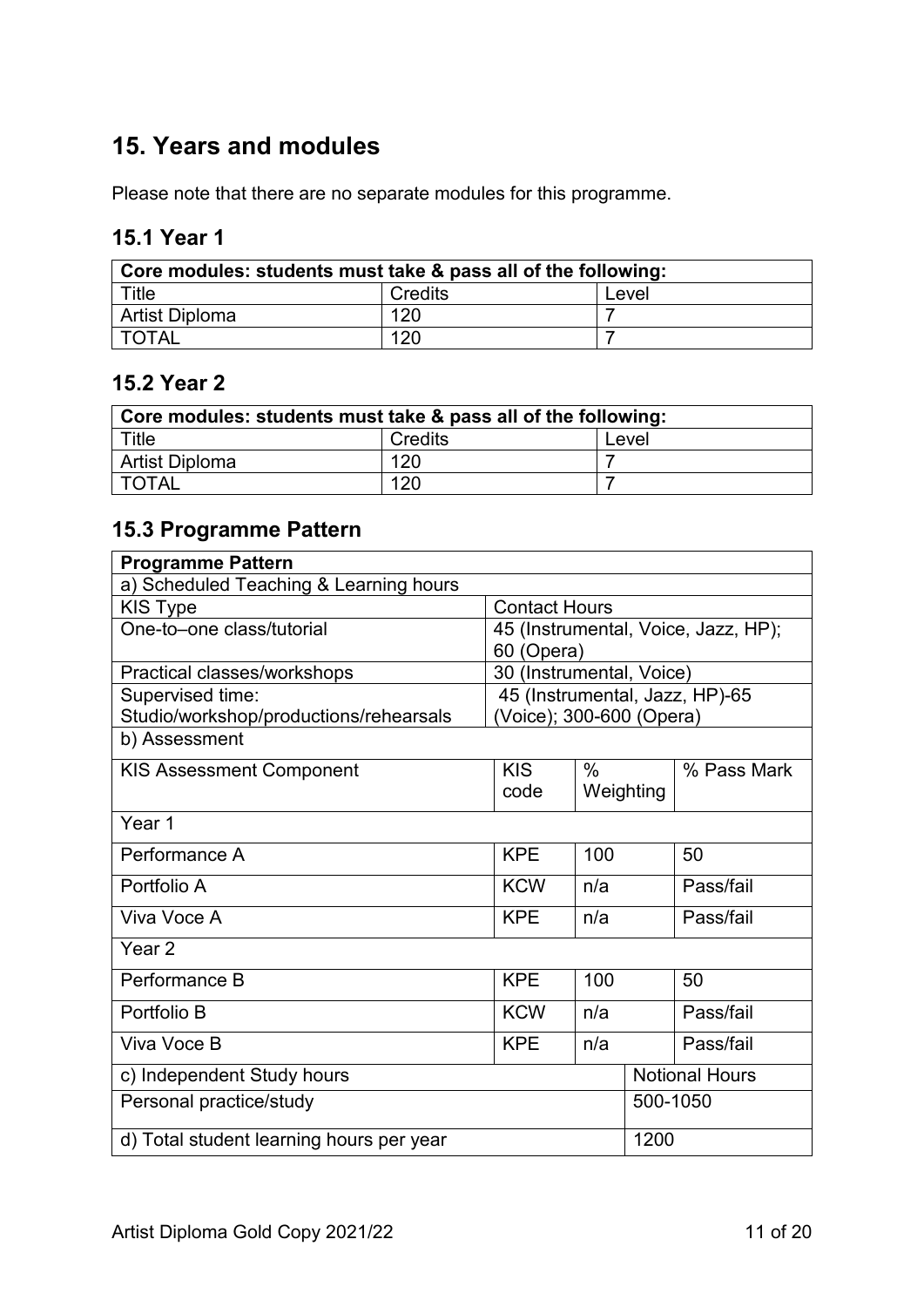# <span id="page-11-0"></span>**15.4 Reading & Resources**

Principal Study teachers advise repertoire in the Principal Study area to students individually. Scores and recordings for most standard repertoire works and many lesser-known works are located in the Guildhall School Library. Students are encouraged to use the more recent scholarship when choosing their scores.

# <span id="page-11-1"></span>**16. Assessment Regulations**

These regulations are in addition to the general assessment regulations for taught programmes included in the Academic regulatory framework, that covers Board membership, attendance at examinations and submission of coursework (including late penalties), extenuating circumstances, external examiners and academic misconduct.

#### <span id="page-11-2"></span>**16.1 Period of registration, progression, resit and award.**

#### **a) Periods of registration**

The minimum and maximum periods for the awards within the programme are as follows:

Two-year programme;

Minimum – 2 years

Maximum – 3 Years

One-year programme with advanced standing

Minimum – 1 year

 $Max - 3$  years

#### **b) Progression**

At the end of Year 1, all assessments listed under 14.4a need to be passed.

#### **c) Assessment**

In order to pass each year, a student must complete successfully all the assessments listed under 14.4a and 14.4.b. The pass mark is 50%, or 'pass' (for pass/fail components).

The final degree classification depends solely on the result of Performance B.

Advanced Standing students need to pass all assessments listed under 14.4b.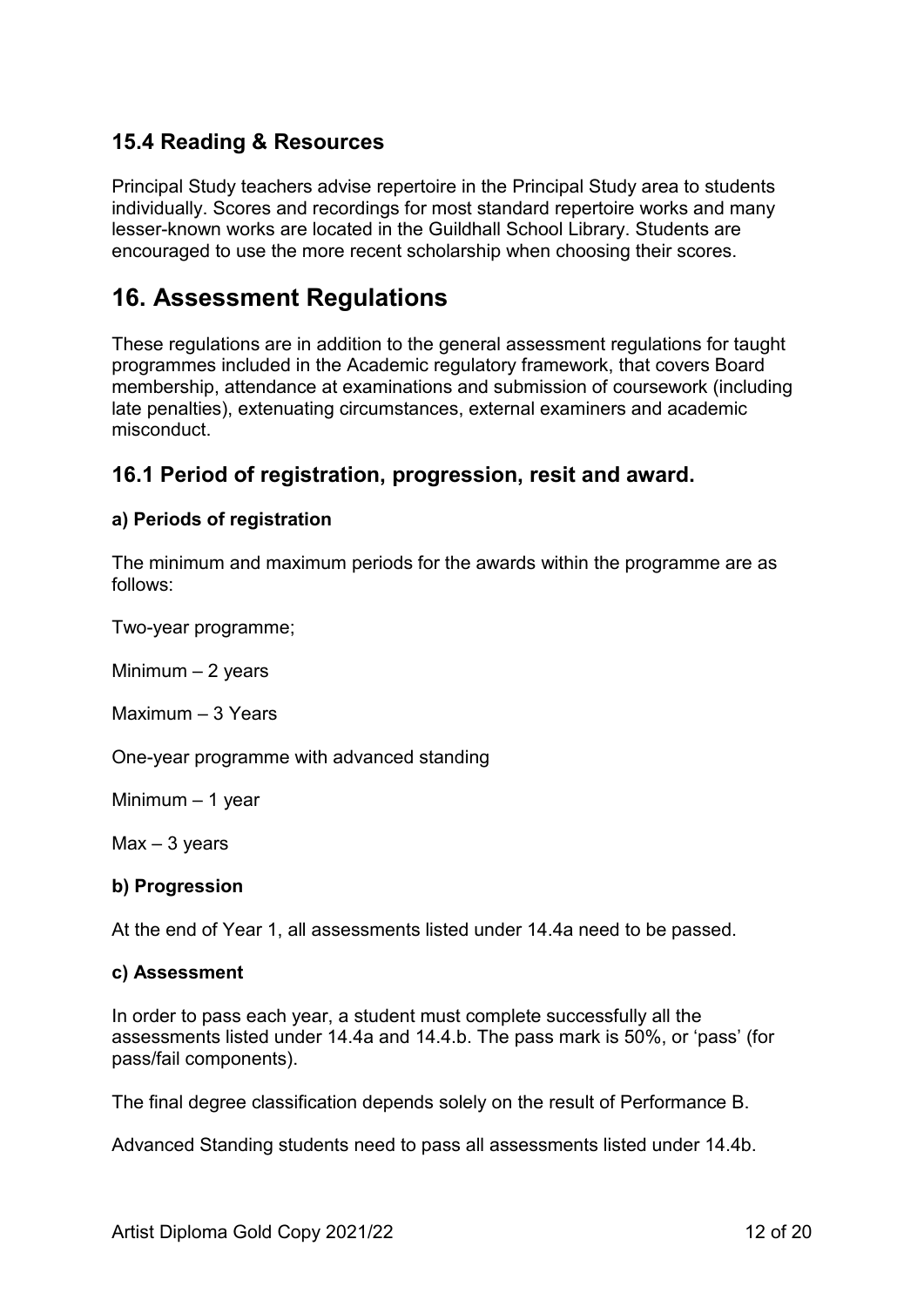#### **d) Resit Provisions**

If the Assessment Board requires that a resit be conducted, the Board will determine whether:

- The failed assessment should be resat; *and/or*
- A specific assessment activity should be undertaken.

A student who successfully completes a resit is awarded the minimum pass mark of 50%, or a 'pass', as appropriate.

A student who does not satisfy the resit by the date specified is recommended by the Assessment Board for fail-withdraw.

#### **e) Resit charges**

The costs of the resit examination will be the responsibility of the student. Details will be given in full in the *Artist Diploma Handbook*, distributed at the beginning of each Academic Year.

#### **f) Award regulations**

A student who completes successfully the assessment of the two-year course is awarded the Artist Diploma. The classification is determined by the mark of the Performance B assessment as follows:

With Distinction, minimum 70%

With Merit, minimum 60%

Without classification, minimum 50%

#### <span id="page-12-0"></span>**16.2 Assessment requirements**

As indicated in 14.4a and b.

#### <span id="page-12-1"></span>**16.3 Assessment procedures**

All assessments follow standard existing procedures for written submissions and viva voce (with a pass/fail outcome), and performances (marked). The criteria applied are the School's Music level 7 'performance' (for the performance assessments) and 'reflection' (for submission and viva voce).

In particular, the examining panel of Performance B includes three members of staff.

- a chair that can be the DoM, a HoD (not necessarily of the PS being examined) or other Senior member of music staff;
- one more HoD /Senior member of music staff and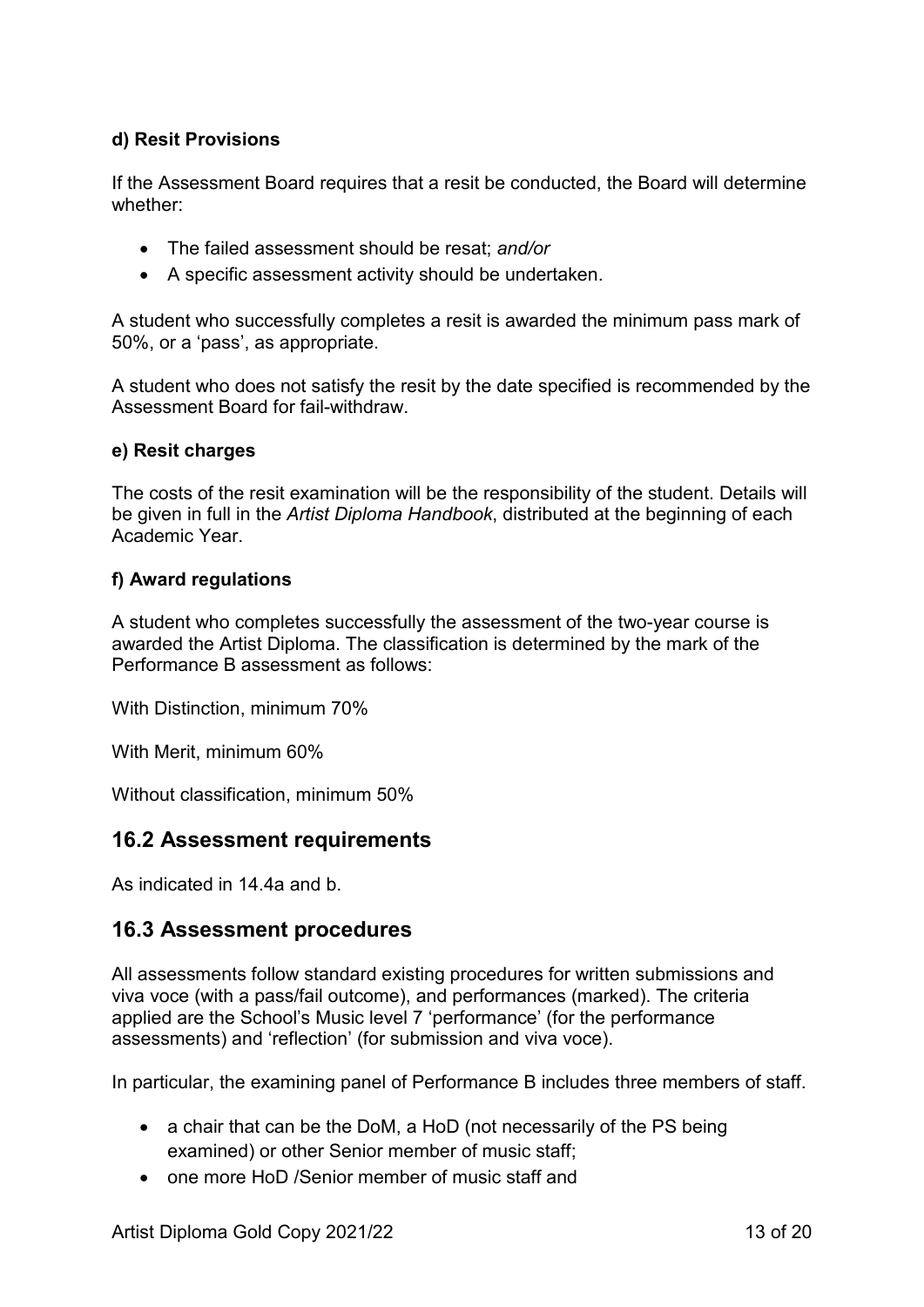• an external assessor.

The external assessor and at least one internal member of the panel need to be specialists in the PS examined. The external examiner is also invited to attend.

# <span id="page-13-0"></span>**16.4 Scheduling of Assessments**

The schedule (portfolio deadline, viva voce schedule and performance assessment times and venues) are prepared and communicated by the Music Office to students normally by the end the first term. For Opera students, the assessments happen as part of the Opera Department normal productions (singers), or are scheduled separately (repetiteurs).

#### <span id="page-13-1"></span>**16.5 Assessments off-campus**

Normally both Performances A and B take place in the School, but it might be possible to exchange one or both of these with external London-based performances (and, exceptionally, UK based), if they are in an appropriate venue and of the appropriate artistic nature and professional standard. Students need to apply to the School via the Music Office well in advance of the event. For both London-based and UK-based performances the School will arrange the assessment panel.

# <span id="page-13-2"></span>**16.6 Feedback to students**

The School endeavors to provide students with feedback as soon as the assessment task has been completed. Results in form of grades that students might receive will be provisional until they have been agreed by the relevant School Assessment Board and the Pass List has been signed by the School's Academic Registrar. The Registry sends to all students, at their home address, the transcript and copy of the relevant reports.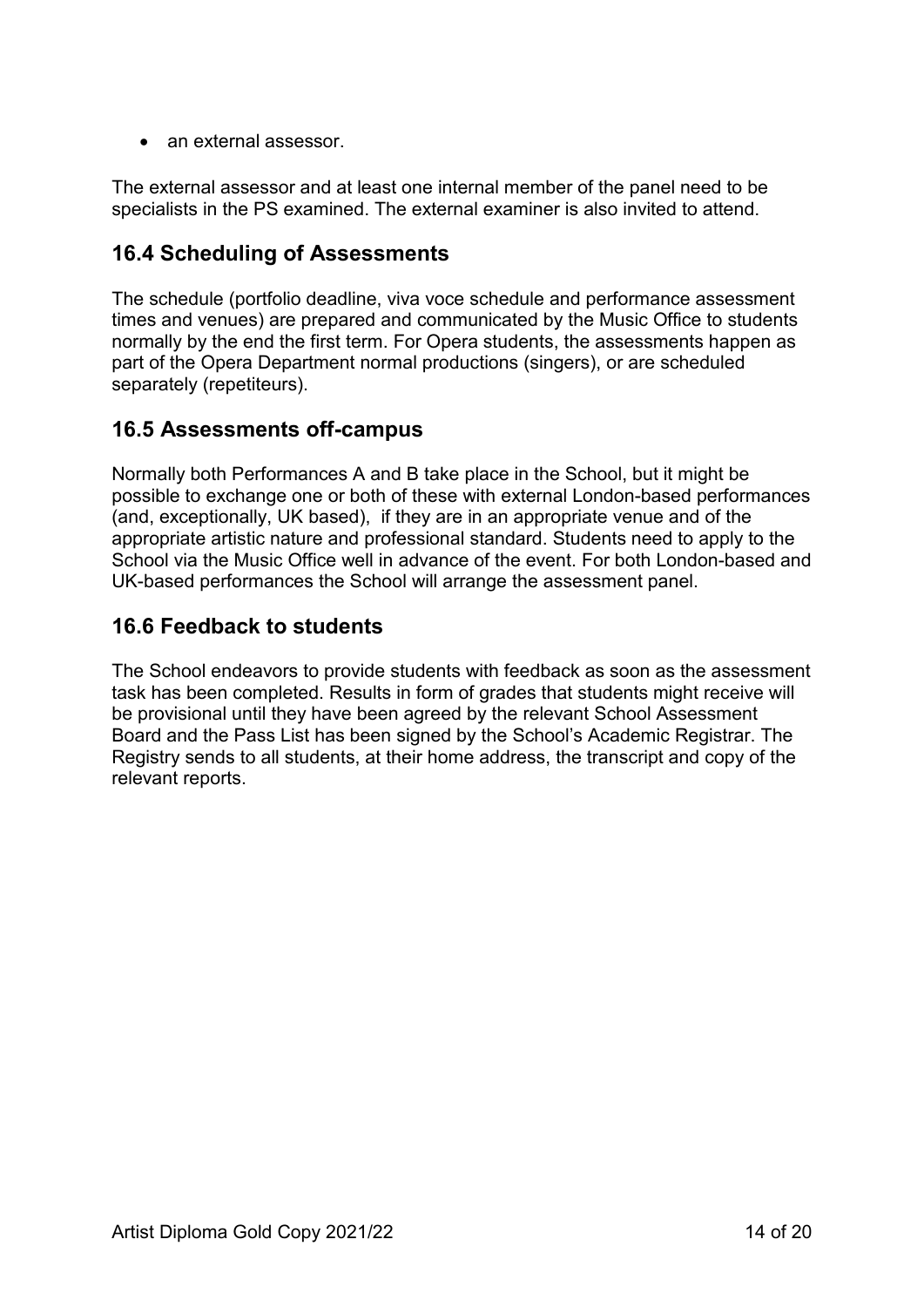<span id="page-14-0"></span>

|                          | 17. Assessment Criteria Performance Level 7                                                                                                                                     |                                                                                                     |                                                                                                                                                          |                                                                                                                                                                  |                                                                                                                                                    |                                                                                                                                         |  |  |
|--------------------------|---------------------------------------------------------------------------------------------------------------------------------------------------------------------------------|-----------------------------------------------------------------------------------------------------|----------------------------------------------------------------------------------------------------------------------------------------------------------|------------------------------------------------------------------------------------------------------------------------------------------------------------------|----------------------------------------------------------------------------------------------------------------------------------------------------|-----------------------------------------------------------------------------------------------------------------------------------------|--|--|
|                          | Technique and knowledge                                                                                                                                                         |                                                                                                     | Performance / creative<br>output                                                                                                                         |                                                                                                                                                                  | Communication and artistic values                                                                                                                  |                                                                                                                                         |  |  |
|                          | a) Instrumental/vocal                                                                                                                                                           | b) Musical                                                                                          | c) Variety of sound and                                                                                                                                  | d) Communication                                                                                                                                                 | e) Ensemble                                                                                                                                        | f) Professional                                                                                                                         |  |  |
|                          | control                                                                                                                                                                         | awareness and<br>understanding                                                                      | imagination                                                                                                                                              |                                                                                                                                                                  | communication                                                                                                                                      | standards                                                                                                                               |  |  |
| 90-100                   | Performance displaying genuine mastery and integration of artistic insight, technical command and communicative conviction<br>comparable to a world-class performance standard. |                                                                                                     |                                                                                                                                                          |                                                                                                                                                                  |                                                                                                                                                    |                                                                                                                                         |  |  |
| 80-89                    | An exceptionally<br>compelling level of<br>control and mastery<br>of instrument/voice                                                                                           | An exceptionally<br>compelling level<br>of command of<br>stylistic detail<br>and musical<br>insight | An exceptionally<br>compelling level of<br>quality of sound, a<br>captivating sound<br>palette projecting<br>subtle and individual<br>musical intentions | An exceptionally<br>compelling level of<br>communicating<br>with the audience,<br>with a strong<br>integration of<br>musical insight and<br>technical<br>command | An exceptionally<br>compelling level<br>of ensemble<br>communication<br>and immediacy,<br>producing a<br>unified and<br>original<br>interpretation | An exceptionally<br>compelling level<br>of awareness<br>and upholding<br>of professional<br>standards of<br>presentation<br>and manners |  |  |
|                          | An excellent level of<br>control and mastery<br>of instrument/voice                                                                                                             | An excellent<br>level of<br>command of                                                              | An excellent level of<br>quality of sound, an<br>attractive sound palette                                                                                | An excellent level<br>of communicating<br>with the audience,                                                                                                     | An excellent level<br>of ensemble<br>communication                                                                                                 | An excellent<br>level of<br>awareness and                                                                                               |  |  |
|                          |                                                                                                                                                                                 | stylistic detail                                                                                    | projecting individual                                                                                                                                    | with a strong                                                                                                                                                    | and immediacy,                                                                                                                                     | upholding of                                                                                                                            |  |  |
| [dist.]                  |                                                                                                                                                                                 | and musical                                                                                         | musical intentions                                                                                                                                       | integration of                                                                                                                                                   | resulting in an                                                                                                                                    | professional                                                                                                                            |  |  |
|                          |                                                                                                                                                                                 | insight                                                                                             |                                                                                                                                                          | musical insight and                                                                                                                                              | integrated and                                                                                                                                     | standards of                                                                                                                            |  |  |
| $62-0$                   |                                                                                                                                                                                 |                                                                                                     |                                                                                                                                                          | technical                                                                                                                                                        | engaging                                                                                                                                           | presentation                                                                                                                            |  |  |
| $\overline{\phantom{0}}$ |                                                                                                                                                                                 |                                                                                                     |                                                                                                                                                          | command                                                                                                                                                          | performance                                                                                                                                        | and manners                                                                                                                             |  |  |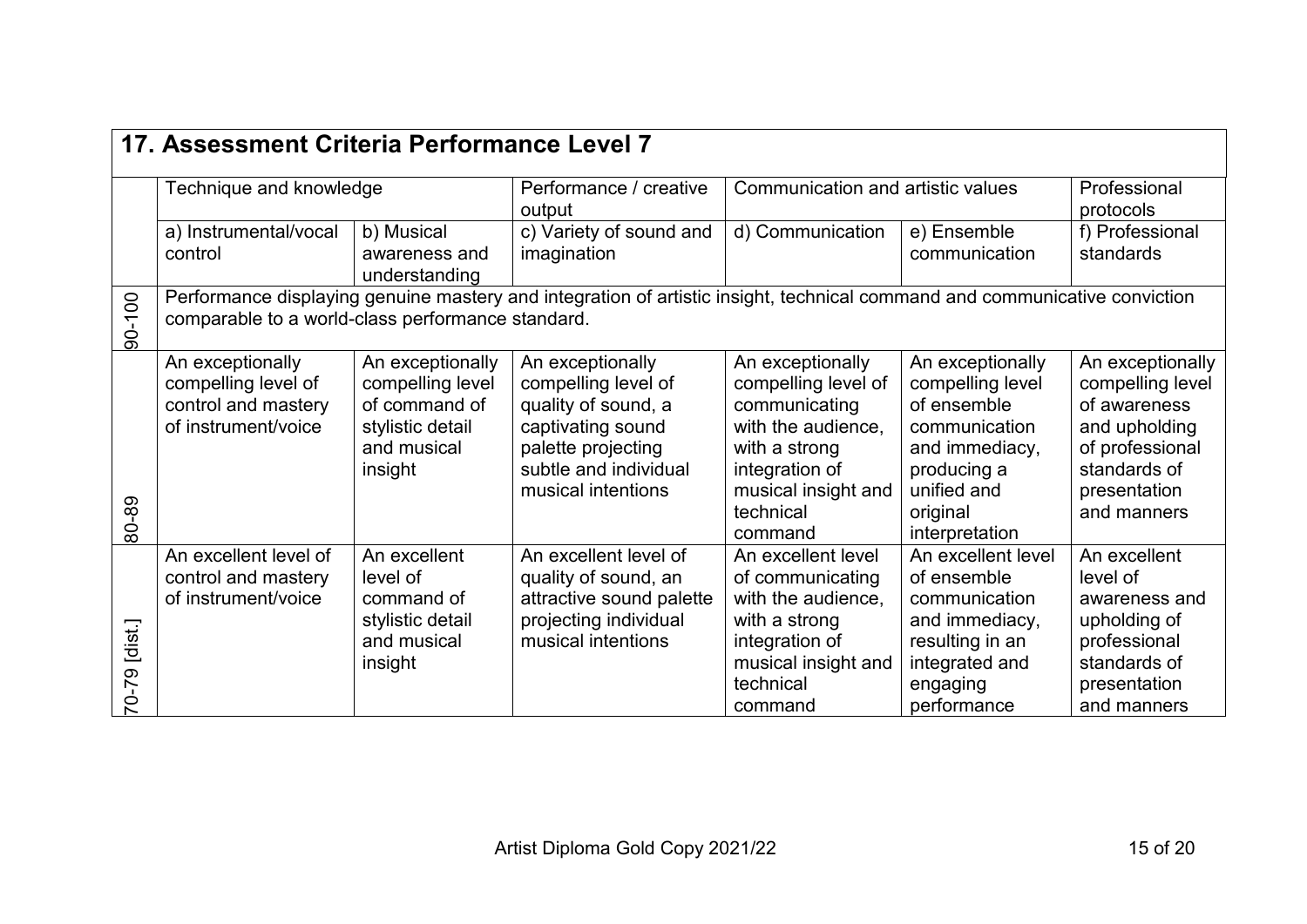|                  | 17. Assessment Criteria Performance Level 7                                                                                  |                                                                                                           |                                                                                                                  |                                                                                       |                                                                                                                                    |                                                                                                                 |  |  |
|------------------|------------------------------------------------------------------------------------------------------------------------------|-----------------------------------------------------------------------------------------------------------|------------------------------------------------------------------------------------------------------------------|---------------------------------------------------------------------------------------|------------------------------------------------------------------------------------------------------------------------------------|-----------------------------------------------------------------------------------------------------------------|--|--|
| [merit]<br>60-69 | A good level of<br>security and<br>sophistication in the<br>control of the<br>instrument/voice                               | A good level of<br>convincing<br>musical<br>understanding<br>and style                                    | A good level of quality<br>of sound<br>communicating a wide<br>range of musical<br>intentions                    | A good level of<br>engaging the<br>audience, clear<br>and convincing<br>communication | A good level of<br>collaborative<br>ethos between<br>members of the<br>ensemble,<br>resulting in an<br>engaging<br>performance     | A good level of<br>awareness and<br>upholding of<br>professional<br>standards of<br>presentation<br>and manners |  |  |
| [pass]<br>50-59  | A satisfactory level of<br>control of the<br>instrument/voice                                                                | A satisfactory<br>level of<br>awareness of<br>aspects of style<br>and musical<br>understanding            | A satisfactory level of<br>quality of sound, with<br>evidence of variety to<br>project musical<br>intentions     | A satisfactory level<br>of engaging the<br>audience                                   | A satisfactory<br>level of ensemble<br>communication,<br>with evidence of<br>awareness of<br>aspects of<br>ensemble playing        | A satisfactory<br>level of<br>professional<br>standards of<br>presentation<br>and manners                       |  |  |
| [fail]<br>40-49  | A generally unreliable<br>level of control of the<br>instrument/voice that<br>limits the projection of<br>musical intentions | A generally<br>unreliable level<br>of awareness of<br>stylistic detail<br>and of musical<br>understanding | A generally unreliable<br>level of quality of<br>sound, with limited<br>variety to project<br>musical intentions | A generally<br>unreliable level of<br>engaging the<br>audience                        | A generally<br>unreliable level of<br>interaction with<br>ensemble<br>members and of<br>engagement with<br>shared musical<br>ideas | A generally<br>unreliable level<br>of professional<br>standards of<br>presentation<br>and manners               |  |  |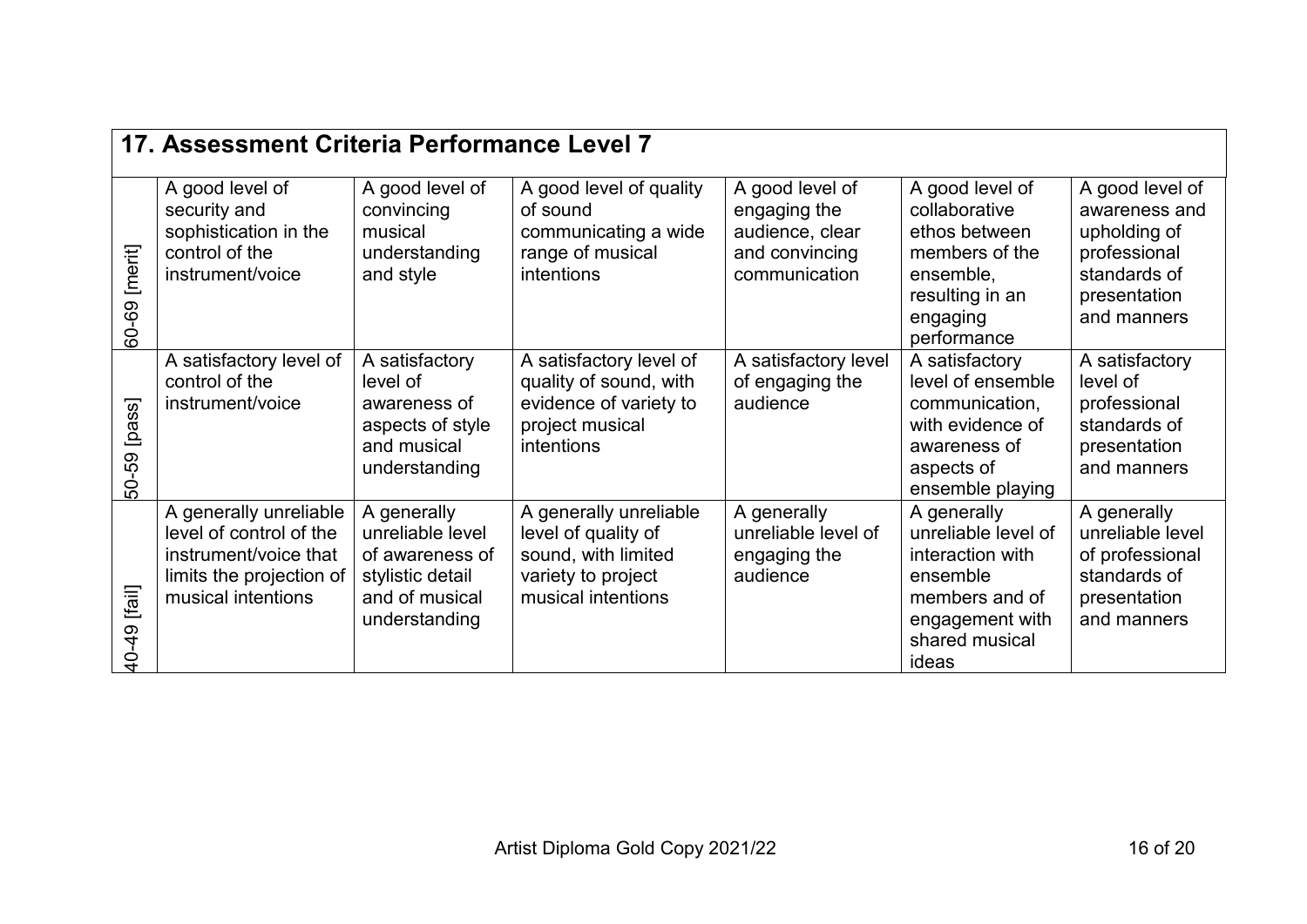|         | 17. Assessment Criteria Performance Level 7                                                                                               |                                                                                                                     |                                                                                                |                                                        |                                                                       |                                                                                                                |  |  |
|---------|-------------------------------------------------------------------------------------------------------------------------------------------|---------------------------------------------------------------------------------------------------------------------|------------------------------------------------------------------------------------------------|--------------------------------------------------------|-----------------------------------------------------------------------|----------------------------------------------------------------------------------------------------------------|--|--|
| 39<br>Ò | An unsatisfactory<br>level of control of the<br>instrument/voice that<br>seriously impinges on<br>the projection of<br>musical intentions | An<br>unsatisfactory<br>level of stylistic<br>awareness,<br>limited and<br>inconsistent<br>musical<br>understanding | An unsatisfactory level<br>of quality and variety of<br>sound to project<br>musical intentions | An unsatisfactory<br>level of engaging<br>the audience | An unsatisfactory<br>level of interaction<br>with ensemble<br>members | An<br>unsatisfactory<br>level of<br>professional<br>standards,<br>systematic<br>failures in<br>professionalism |  |  |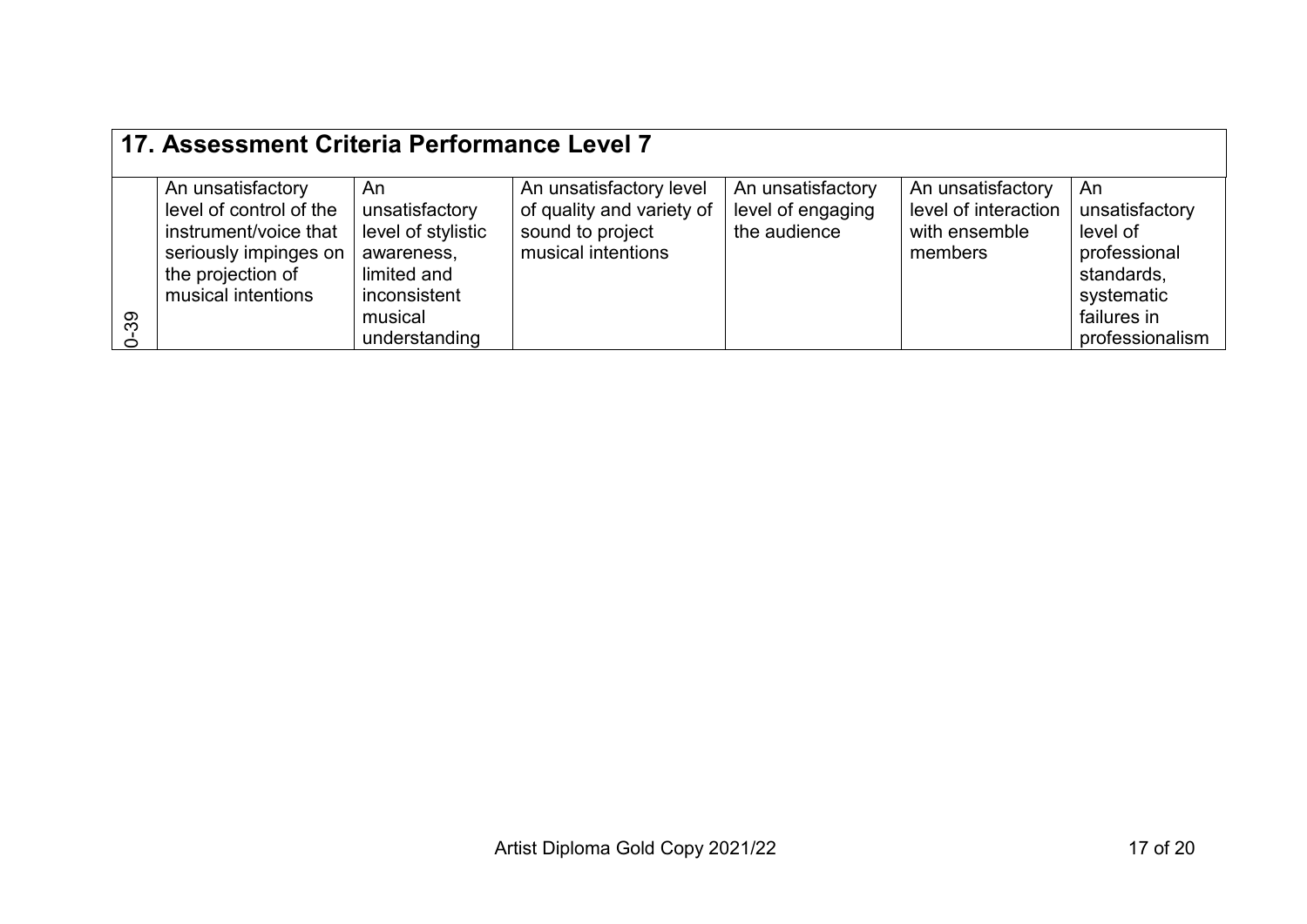<span id="page-17-0"></span>

|                         | 18. GAM Assessment Criteria, Reflection (Level 7)                                                                                                                                                 |                                                                                                          |                                                                                                                                                                                                                                                     |                                                                                                                             |                                                                                                 |                                                                                                                               |  |  |
|-------------------------|---------------------------------------------------------------------------------------------------------------------------------------------------------------------------------------------------|----------------------------------------------------------------------------------------------------------|-----------------------------------------------------------------------------------------------------------------------------------------------------------------------------------------------------------------------------------------------------|-----------------------------------------------------------------------------------------------------------------------------|-------------------------------------------------------------------------------------------------|-------------------------------------------------------------------------------------------------------------------------------|--|--|
|                         | Technique and knowledge                                                                                                                                                                           |                                                                                                          | Content and /or creative<br>output                                                                                                                                                                                                                  | Communication and academic values                                                                                           | Professional<br>Protocols                                                                       |                                                                                                                               |  |  |
|                         | a)-Questions                                                                                                                                                                                      | b)-Experiences                                                                                           | c)-Development                                                                                                                                                                                                                                      | d)-Reflection                                                                                                               | e)-Language                                                                                     | f)-Presentation<br>(required or<br>chosen mode)                                                                               |  |  |
| 90-100                  | communicated in a most compelling and fluent way.                                                                                                                                                 |                                                                                                          | An outcome displaying unique developmental insight though integration of rigorous reflection on individual artistic<br>experiences, mastery of reflective tools and imaginative supporting contexts. Practical results and critically appraised and |                                                                                                                             |                                                                                                 |                                                                                                                               |  |  |
| 80-89                   | An exceptionally<br>compelling level<br>of<br>resourcefulness,<br>relevance and<br>depth of<br>questioning,<br>showing<br>exceptional and<br>methodical use of<br>appropriate<br>reflective tools | An<br>exceptionally<br>compelling level<br>of acquisition<br>and<br>internalisation<br>of<br>experiences | An exceptionally<br>compelling level of<br>synthesis of the<br>dynamics of artistic and<br>personal development,<br>showing strong<br>imagination and<br>individuality                                                                              | An exceptionally<br>compelling<br>level of rigour,<br>insight and<br>persuasiveness in<br>the pursuit of self-<br>awareness | An exceptionally<br>compelling<br>level of<br>communication,<br>stylish, fluent and<br>personal | An<br>exceptionally<br>compelling level<br>of presentation<br>standards<br>ready for<br>publication                           |  |  |
| [dist.]<br>တ<br>$7-0-7$ | An excellent level<br>of<br>resourcefulness,<br>relevance and<br>depth of<br>questioning,<br>showing good and<br>methodical use of                                                                | An excellent<br>level of<br>acquisition and<br><i>internalisation</i><br>of experiences                  | An excellent level of<br>synthesis of the<br>dynamics of artistic and<br>personal development,<br>showing imagination<br>and individuality                                                                                                          | An excellent level<br>of rigour,<br>emerging insight,<br>and<br>persuasiveness in<br>the pursuit of self-<br>awareness      | An excellent level<br>of<br>communication;<br>stylish and fluent                                | An excellent<br>level of<br>presentation<br>standards<br>which<br>enhances the<br>reader's<br>appreciation of<br>the material |  |  |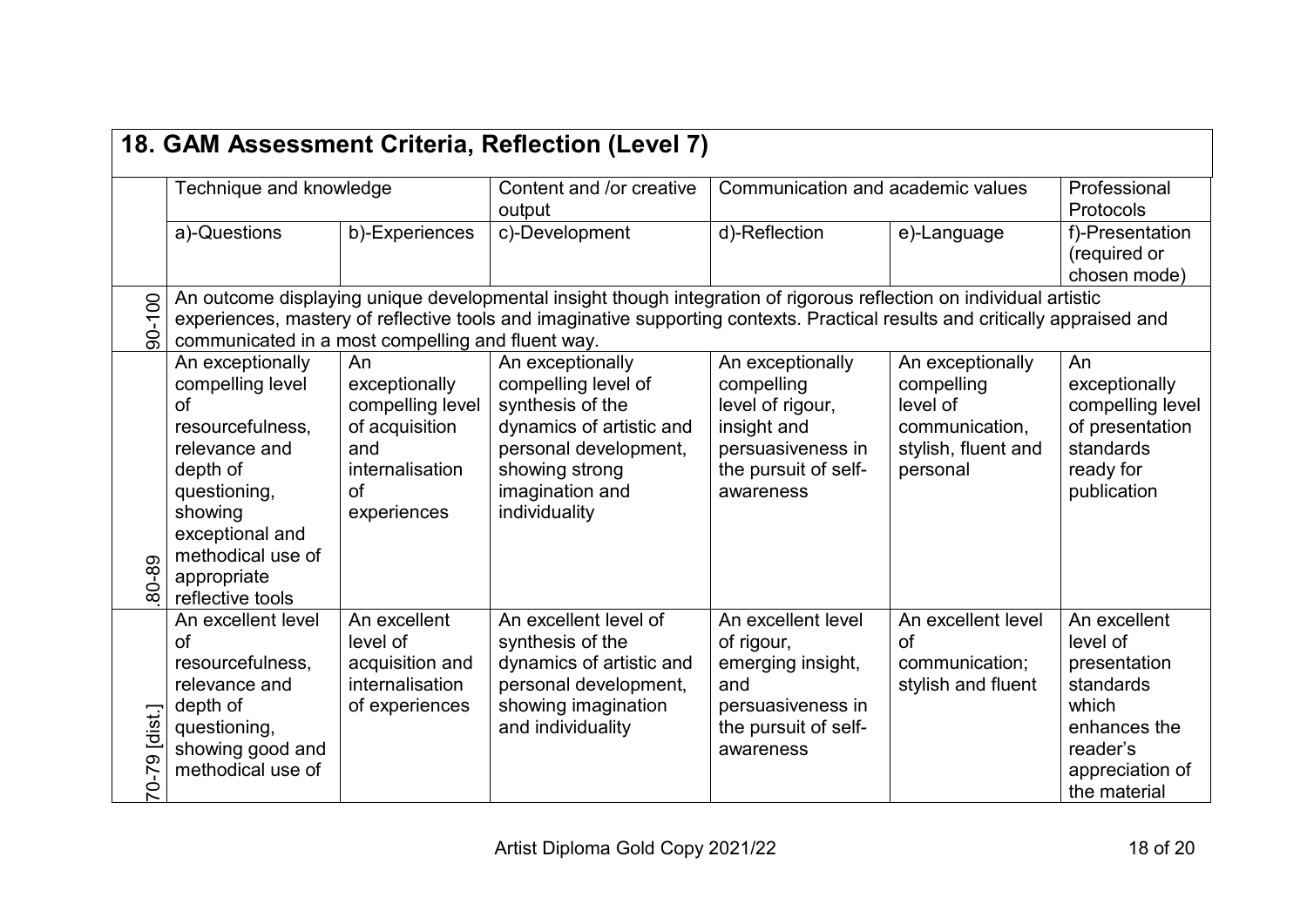|                     |                                                                                                                                             |                                                                               | 18. GAM Assessment Criteria, Reflection (Level 7)                                                                                            |                                                                                              |                                                                                                                             |                                                                                                                              |
|---------------------|---------------------------------------------------------------------------------------------------------------------------------------------|-------------------------------------------------------------------------------|----------------------------------------------------------------------------------------------------------------------------------------------|----------------------------------------------------------------------------------------------|-----------------------------------------------------------------------------------------------------------------------------|------------------------------------------------------------------------------------------------------------------------------|
|                     | appropriate<br>reflective tools                                                                                                             |                                                                               |                                                                                                                                              |                                                                                              |                                                                                                                             |                                                                                                                              |
| [merit]<br>69<br>Ġ. | A good level of<br><b>resourcefulness</b><br>and relevance of<br>questioning,<br>showing generally<br>consistent use of<br>reflective tools | A good level of<br>acquisition<br>and processing<br>of experiences            | A good level of<br>synthesis of issues of<br>artistic and personal<br>development, showing<br>some individuality                             | A good level of<br>clarity and<br>persuasiveness in<br>the pursuit of self-<br>awareness     | A good level of<br>communication;<br>fluent and clear,<br>with a broadly<br>correct use of<br>language                      | A good level of<br>presentation<br>standards,<br>laying out<br>material with<br>clarity                                      |
| [pass]<br>-59<br>Ś. | A satisfactory level<br>of relevance of<br>questioning,<br>showing some<br>evidence of non-<br>casual use of<br>reflective tools            | A satisfactory<br>level of<br>acquisition and<br>processing of<br>experiences | A satisfactory level of<br>interest in<br>considering issues of<br>artistic and personal<br>development, with an<br>attempt at individuality | A satisfactory level<br>of clarity and<br>conviction in the<br>pursuit of self-<br>awareness | A satisfactory<br>level of<br>communication,<br>fluent and mostly<br>clear, with an<br>understandable<br>use of<br>language | A satisfactory<br>level of<br>presentation<br>standards,<br>showing an<br>awareness of<br>the School's<br><b>Style Guide</b> |